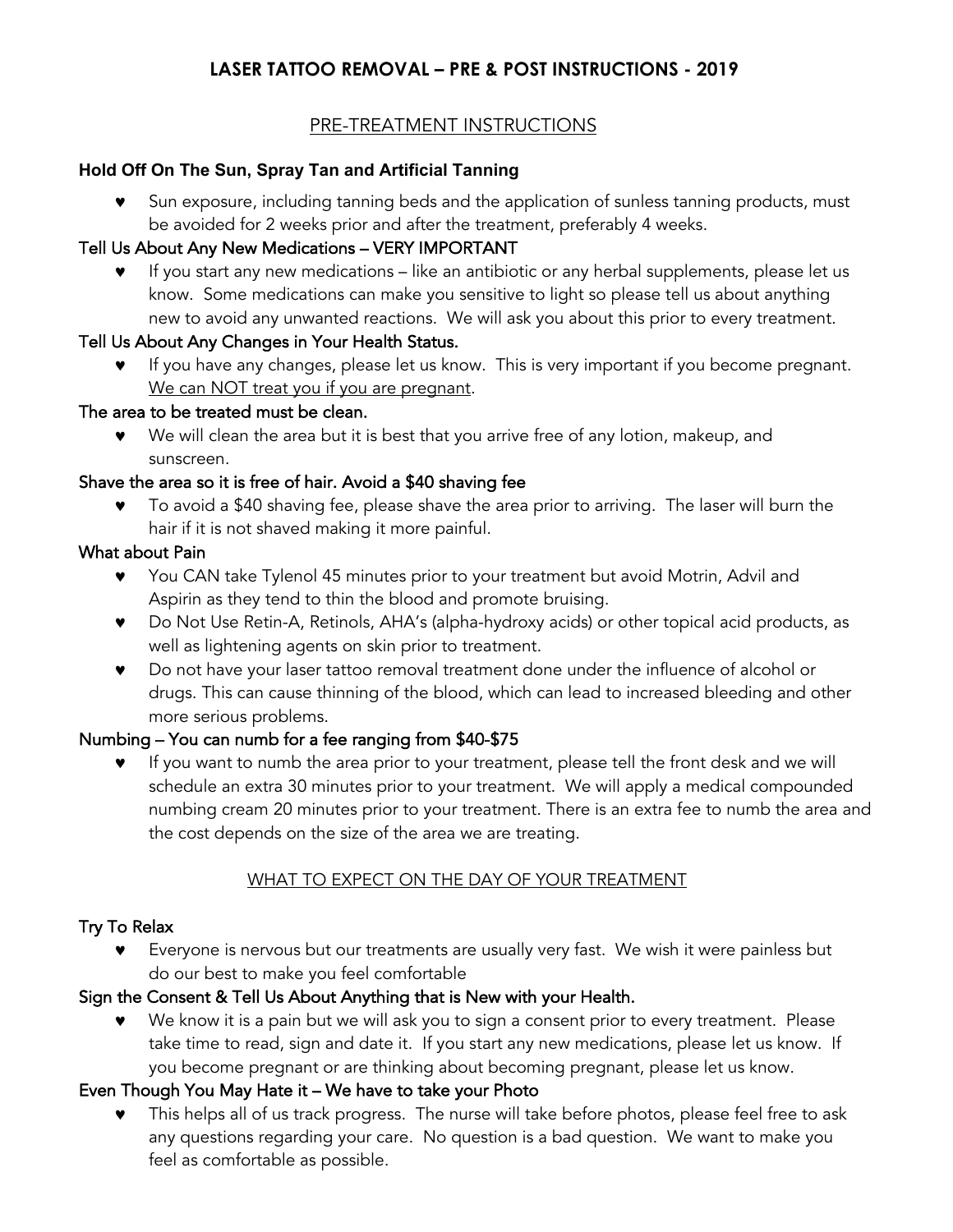### Your Safety Is Our Priority

- The area will be cleaned and cooled with our Zimmer (just like a hair dryer that blows cool air). This is to help make the treatment more comfortable.
- © The nurse will give you protective eyewear to protect your eyes. Everyone who is in the room must wear protective eyewear.

### Changes to the Laser Setting During Your Treatment Is Normal.

The nurse will carefully adjust the settings to ensure a good treatment. It is common to give several pulses and then stop to see how the tattoo is reacting. Sometimes the settings are adjusted multiple times during a treatment to ensure the treatment is effective. This is normal.

### If you need for us to stop – Just tell us

We know it isn't easy but please try to stay still. Any movement you make has the potential to jostle the nurse. If you need the nurse to stop, just tell her and we can take a break.

### When It is Over

© The nurse will cool the skin again, take a post treatment photo, apply aloe and cover the treated area with a bandage.

### Schedule Your Next Appointment – 8-10 weeks apart

All Tattoo removal treatments are scheduled at least 8 weeks apart. The longer we wait between treatments, the better as it gives the body more time to heal and process the ink we just broke up in the skin. Many people think that the sooner they are treated, the faster the tattoo will come off. Not True. In fact, the longer we wait, the better it is.

# POST TREATMENT INSTRUCTIONS

#### What to Expect When You See Your Tattoo

Frosting, redness, blistering & pinpoint bleeding is completely normal. Tylenol is recommended for discomfort and the treated area should be cared for delicately until healing is complete. Be sure to keep it moist.

#### Don't Pick – We Know It Is Hard But DON'T Do It

© Do NOT pick, peel, rub, scrub, or scratch at the skin in the treatment area throughout the healing process. If crusting occurs, do not shave or pick area.

# Keep It Clean, Covered & OUT OF THE SUN

© Clean treated area daily allowing water or shower to run over the wound, and then pat the area dry. Apply Aquaphor ointment or Aloe to the wound area 2-3 times a day. Keep the area moist, and let the scab fall off on its own. Cover the treated area with a bandage or nonstick Telfa gauze pad (after Aquaphor is applied) until the wound is healed.

# Stay Out of the Pool, Hot Tub and avoid rigorous exercise

© No swimming or using hot tubs/whirlpools until the wound heals. If you engage in physical exercise that causes perspiration, be very careful as excessive perspiration may disrupt the healing process.

# Stay Out Of The Sun

Avoid sun exposure to the treatment area. If you must be in the sun, We recommend that you cover the tattoo or you apply a thick layer of 30+ SPF sunblock with zinc oxide. We recommend that you reapply every 2 hours.